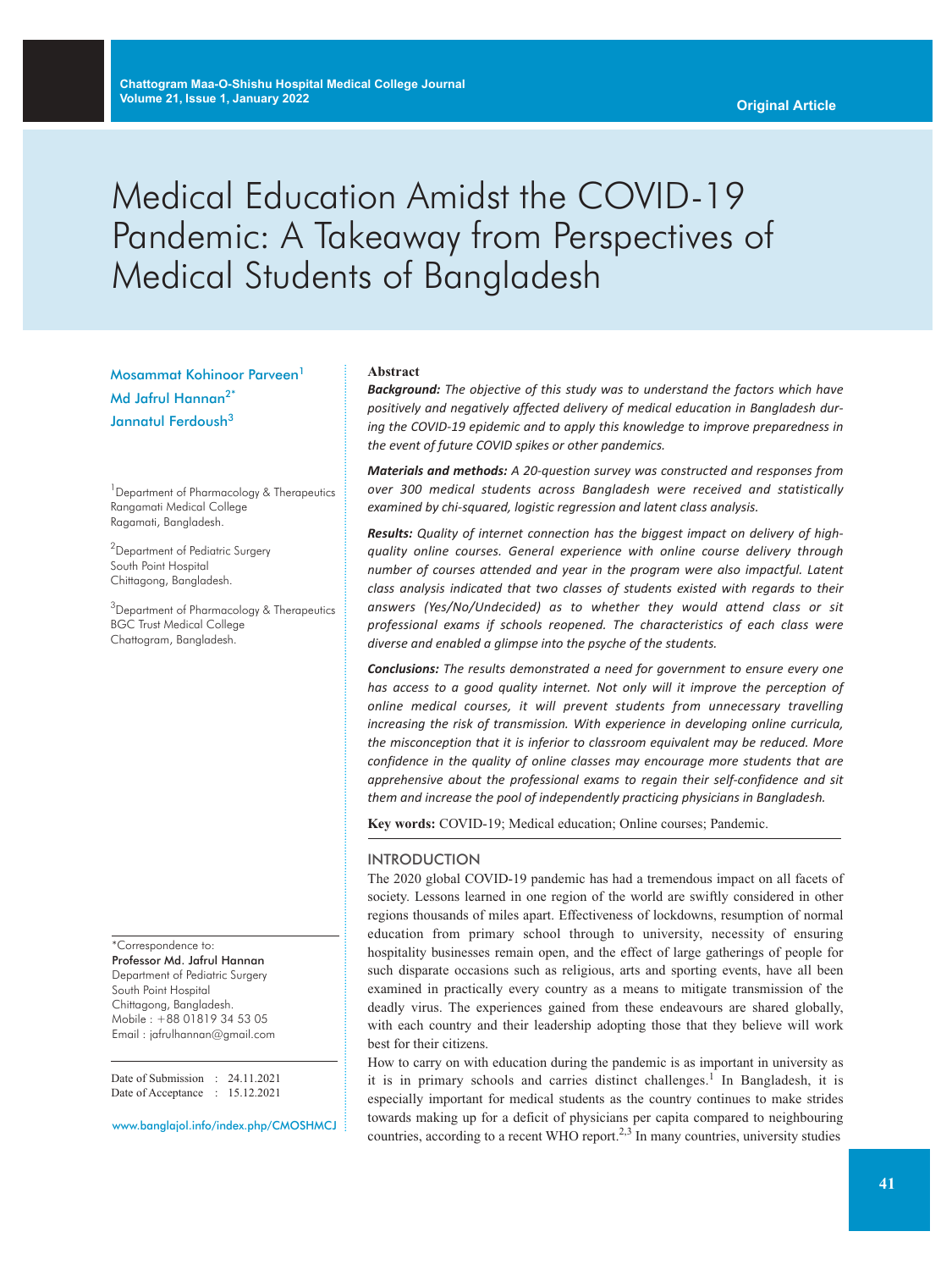across all faculties have moved to an online curriculum, and this is no different in Bangladesh. As of January 2021, even with the beginning of the roll-out of vaccines, there remains a possibility that this form of curriculum may remain in place for some time. It is thus prudent to extract as much information as we can about the effectiveness of this type of curriculum, while at the same time attempting to understand the psyche of the students. Only with such knowledge can short term changes be implemented for online curriculum improvement providing confidence that the best possible alternative to in-class and applied practice education has been developed as a measure of preparedness for future spikes in COVID or other disasters.

To this end a survey of over 300 medical students throughout Bangladesh was administered to ascertain from their point of view those aspects of the curriculum that are working well and those that are not. Those surveyed represented a cross section throughout metropolitan and rural areas of Bangladesh, and across all years of study within the 5 year program.

## MATERIALS AND METHODS

A 20-question survey (See Supplemental Data 1) was constructed to compile simple demographic information about the respondents and their opinions on the effectiveness of their on-line medical education, general information about their institutions and on how computer hardware and software technology had impacted their educational experience. The survey was administered via Survey Monkey (San Mateo CA, USA) and links were sent to all major teaching hospitals throughout Bangladesh between the periods of September – October 2020.

As the surveys are only analyzed if they are complete, there was a 100% completion rate from the 76.25% (305 out of 400) of those invited that chose to complete the survey.

The results were compiled and analysed using JMP Version 15 (Cary NC, USA). Missing data was excluded from analysis and all statistical comparisons were evaluated using Chi-Squared tests based on Likelihood Ratio theory. Contingency analysis was used to interpret multiple response questions and likewise Chi-Squared tests based on Likelihood Ratio theory were used to determine significant associations. Differences were considered significant at p < 0.05 unless otherwise noted. Logistic regression analysis was also performed to determine which variables impacted the overall quality of online classes, assessments and students decisions to return to normal classroom education should the colleges reopen within the next month and whether they would consider sitting the professional exams if they could be arranged. Model variables were retained at the  $p < .05$  level.

Latent class analysis, a form of clustering the data (Students) into classes based on unobservable (Latent) grouping variables was used to gain further insights into students' thoughts regarding returning to the classroom and sitting professional exams. Variables used were Gender, Year in Education, Location of Residence, Location of School, Quality of Internet, Quality of Online Classes and Number of Classes Attended.

Analysis was performed for between 2 and 5 classes and in all cases the best fit (Number of classes) was determined based on minimization of the Bayesian Information Criterion (BIC). In this study, it was used to attempt to define the characteristics of students that would consider returning to normal classroom courses or sit the professional exams should colleges reopen. Ethical clearance was obtained on August 28, 2020 (No/admin/SPH/198/2020) from the Ethical Committee of the South Point Hospital. Informed consent was obtained from all participants.

#### RESULTS

Descriptive Statistics of total 305 students responded to the survey are given in Table I.

**Table I** Descriptive statistics of the demographics of the respondents and their place in the medical education program, and of the college itself

| Gender          | $\overline{\mathsf{n}}$ | $\frac{0}{0}$ | <b>Residence Location</b>     | $\mathbf n$ | $\frac{0}{0}$ |
|-----------------|-------------------------|---------------|-------------------------------|-------------|---------------|
| Male            | 117                     | 38.6          | Metropolitan Area             | 120         | 39.9          |
| Female          | 186                     | 61.4          | Non-Metropolitan Area         | 181         | 60.1          |
| Year in Program |                         |               | Location of Medical College   |             |               |
| 1st             | 57                      | 18.8          | Metropolitan Area             | 133         | 43.9          |
| 2nd             | 34                      | 11.2          | Non-Metropolitan Area         | 170         | 56.1          |
| 3rd             | 59                      | 19.4          |                               |             |               |
| 4 <sup>th</sup> | 115                     | 37.8          | Year of College Establishment |             |               |
| $\zeta$ th      | 39                      | 12.8          | Before 1971                   | 86          | 28.6          |
|                 |                         |               | 1971-2000                     | 38          | 12.6          |
|                 |                         |               | 2001-2010                     | 54          | 17.9          |
|                 |                         |               | 2011 or older                 | 123         | 40.9          |

Over half (50.8%) of the respondents used mobile data to view their online classes, while another significant portion (35.4%) used a portable Wi-Fi router. Most (70.1%) did not have to purchase a new device to view the course material remotely. Unfortunately, twice the number of people (41.7%) found the quality of internet during class to be poor compared to those that found it good (21.5%). Over half of the students used Zoom (53%) to view their class content followed by Facebook Live (24.8%). Zoom was also perceived to be the most effective (57.9%), followed again by Facebook Live (17.7%). It is worthy to note that although only 1.7% used "Other" for their media, 5.7% found it better. Typically, the reason given was that in-class education was perceived to count as "Other" and that there was no adequate replacement for in-school lectures and laboratory practice.

Almost half of the students were studying three subjects online with the majority (69.8%) having attended up to 50 individual classes. The overall perception of the quality of the classes was between satisfactory (39.7%) and good (32.1%). Less than 10% of the cohort identified that they had taken online practical classes, and of those that did, 71.1% indicated that they thought they were about half as useful as the in-class equivalent. Only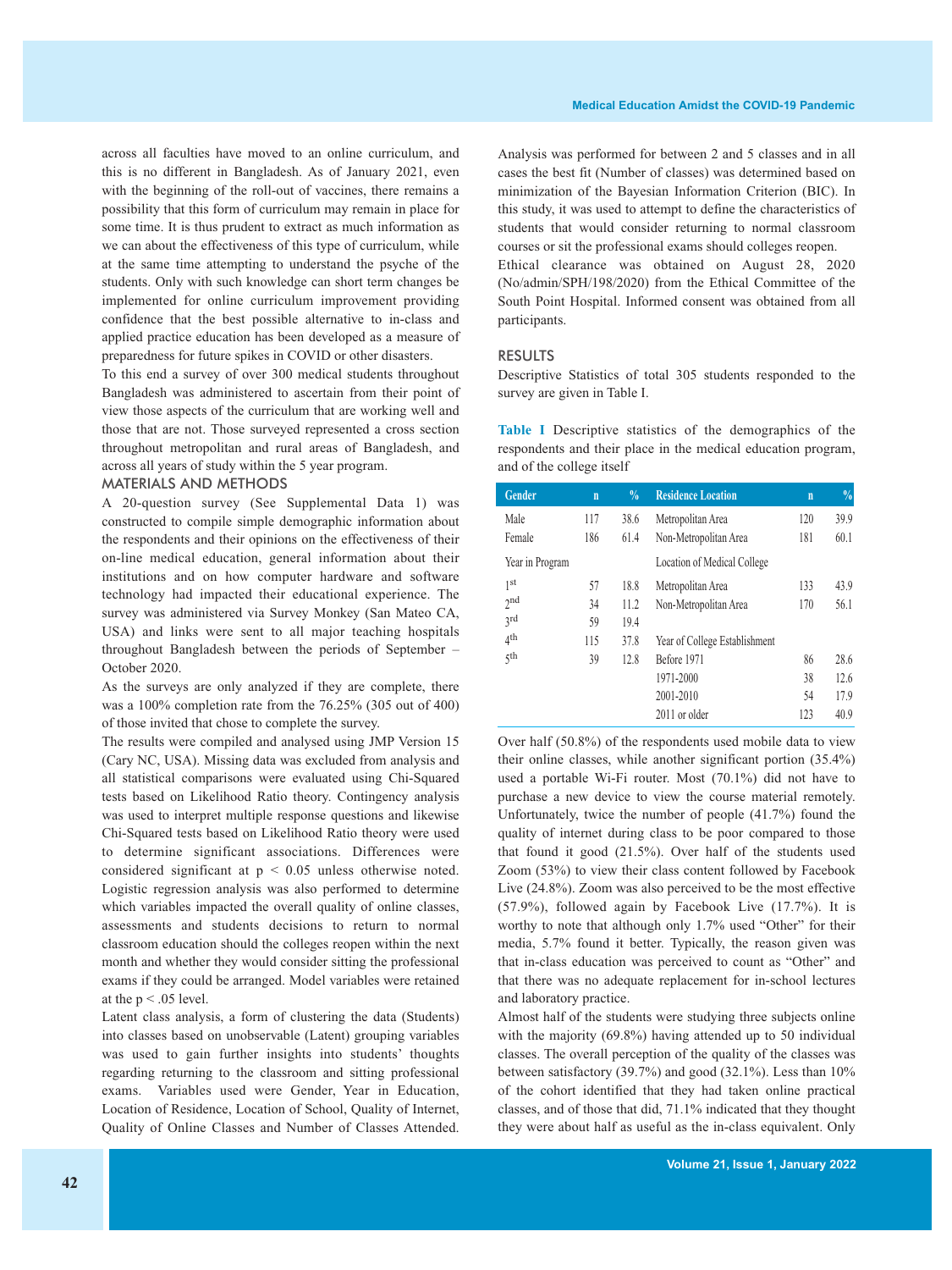one individual thought the online version of the practical class was just as good as the in-lab version. Roughly half (50.8%) of the respondents had had online assessments. Their opinion of the quality of these assessments was split between satisfactory and good (Both 25.8%) and poor (48.4%).

Chi-squared tests were used to examine if there was any association between student demographics such as gender, residence location, year in medical education program and their college location and the year of its establishment with the overall quality of the online courses and assessments. Most striking was the strong association between the student's year in the medical education program and how they perceived the overall quality of both the online courses  $(p = .001)$  and assessments ( $p < .001$ ). Other very weak associations (90%) confidence) were observed between gender and overall quality of online assessments ( $p = .089$ ) and the student's location of residence with the overall quality of online classes ( $p = .080$ ). The year of establishment of the medical colleges was also observed to be very weakly associated with both the overall quality of online courses ( $p = .100$ ) and assessments ( $p = .075$ ).

Chi-squared tests were also used to test for associations between computer and internet hardware and software technologies used with the overall quality of the online classes and assessments. Not too surprisingly, the overall quality of the internet connection available was strongly associated with the overall quality of both the online courses  $(p \le 0.001)$  and assessments ( $p < .001$ ). Interestingly, an additional strong association was observed between the total number of classes attended and the overall quality of the online courses  $(p = .001)$ but not with that of the online assessments ( $p = .502$ ). A weak association was observed between the overall quality of online courses and the need to purchase a new device specifically for the purpose of viewing them  $(p = .065)$ .

The overall quality of online classes and assessments as a function of the software platform used (eg. Facebook Live, Zoom, Pre-recorded Video, YouTube links) was also evaluated by contingency analysis grouped by overall quality of internet connection. In general, no associations were observed between quality of courses and software platform used, with one exception. In the case of poor internet quality, there was strong association in quality of courses with use of Facebook Messenger ( $p = .004$ ). Specifically, the probability for good quality courses was greater when it was used, based on the results of Fisher's Exact test.For the overall quality of assessments, in the case of poor internet quality, the was an association with the use of Facebook Messenger and quality of assessments ( $p = .036$ ). The probability of a poor rating for the quality of assessments was greater when Facebook Messenger was not used. The same result was found for pre-recorded video: the probability that the assessment quality was poor was greater when pre-recorded video was not used (p=.035).

Logistic regression was also performed for quality of online

courses and assessments using many of the variables evaluated by the survey as predictors. Only those dependent variables that were at least significant at the 95% level were included in the model using a backwards stepwise evaluation. The variable with the most impact on good quality online courses is access to good quality internet, with odds for a good quality rating 6.67 times greater if a good internet connection was available. The number of subjects studied and classes attended were also important factors. The odds for a good quality rating ranged from 4.34-10.25 times greater when more subjects were studied  $(p \le 0.05$ , depending upon the ratio of number of subjects studied), and 5.53 times greater when over 100 online classes were attended as opposed to between 0-50 ( $p = .005$ ).Use of Facebook Liveand gender were also found to be significant. When Facebook Live was used, the odds of a good rating were 2.91 times greater ( $p = .002$ ), and females were 2.19 times more likely to put forth a positive rating  $(p = .021)$ .

The quality of internet was also the most important factor when predicting the quality of online assessments. The odds of a good quality of online assessment were 3.68 times better when a good quality internet connection was available. Furthermore, a good quality rating of the online assessment was more likely (Higher odds ratio) with the more senior students compared to their junior counterparts. The student's year in the education program and whether or not they use Facebook Messenger also were significant predictors.

When using logistic regression to determine which variables were most significant in predicting whether students would return to a normal in-class form of education, an adequate fit was impossible. Of the variables used (Gender, Year in Education, Location of Residence, Location of School, Quality of Internet, Quality of Online Classes, and Number of Classes Attended) no single variable was found to be significant and the R-squared values were less than 0.05 indicating a very poor fit of the data. A similar situation was found when attempting to model students' decisions to sit the professional exams based on these same variables. This indicates that if there were variables that impacted the students' decisions to these questions, they were not covered by the questions in the survey. This led us to performing latent class analysis.

Latent class analysis was performed to determine the latent characteristics of those students that responded either yes, no or undecided to the question of whether they would return to the classroom should colleges reopen or if they would sit the professional exams. In all cases, the minimization of BIC criterion indicated that two classes of students existed for each response (Yes, No, Undecided) as to whether they would return to class or sit the professional exams. The results are presented in Tables II and III, respectively. These summarize the relative overall proportion size of the groups and the relative shares of each characteristic within each group. Particularly strong shares are highlighted in italics.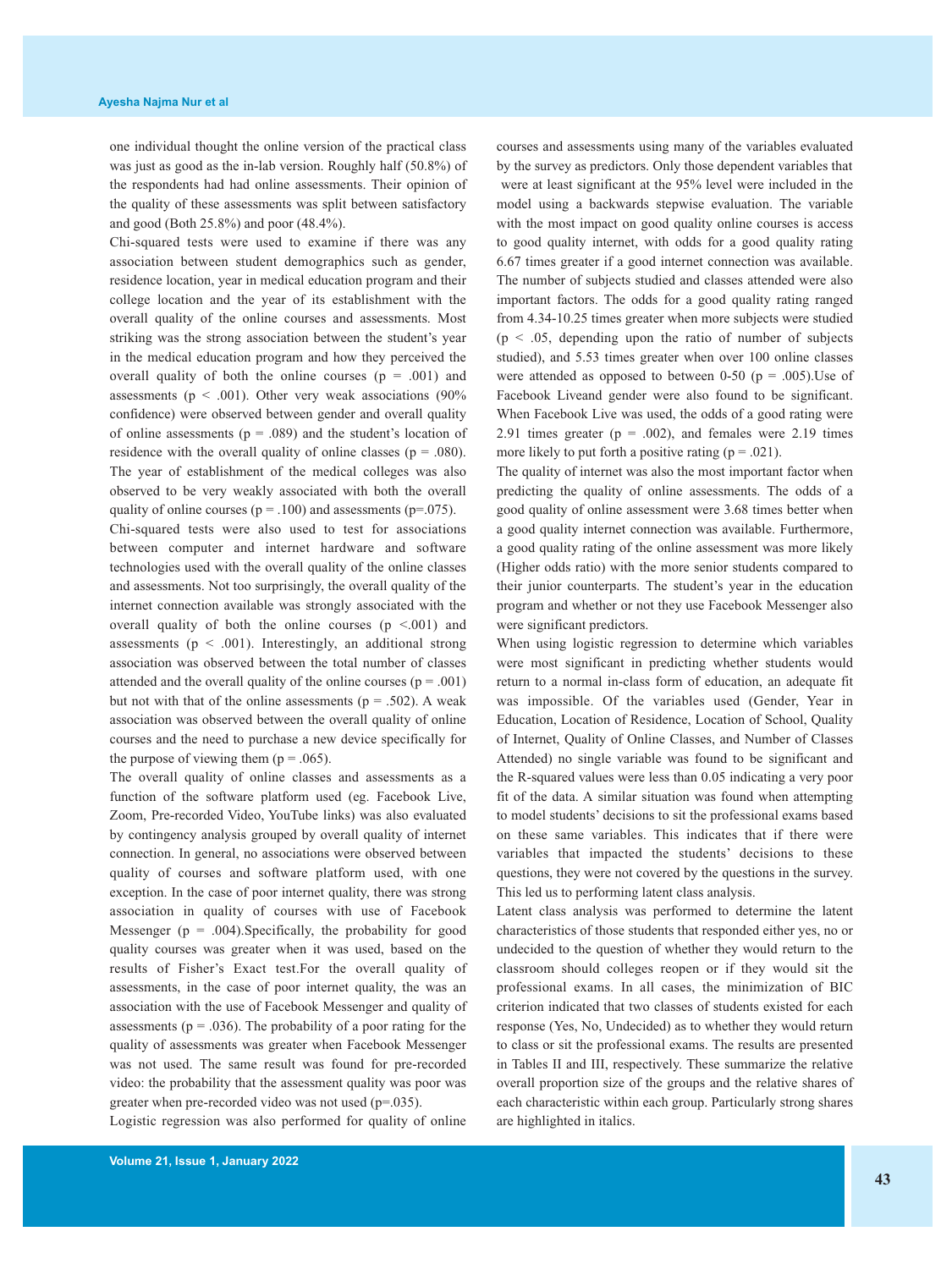| <b>Response and</b> |                |               |             |                                |      |         |      |                  |                                             |                                            |      |                   |      |                         |          |          |                       |      |             |
|---------------------|----------------|---------------|-------------|--------------------------------|------|---------|------|------------------|---------------------------------------------|--------------------------------------------|------|-------------------|------|-------------------------|----------|----------|-----------------------|------|-------------|
| <b>Latent Class</b> | <b>Overall</b> | <b>Gender</b> |             | <b>Year in Medical College</b> |      |         |      | <b>Residence</b> |                                             | College                                    |      | <b>Quality of</b> |      | Number of               |          |          | <b>Quality of</b>     |      |             |
|                     |                | Female        | <b>Male</b> | 1st                            |      | 2nd 3rd | 4th  | 5th              | <b>Location Location</b><br><b>Internet</b> |                                            |      |                   |      | <b>Classes Attended</b> |          |          | <b>Online Classes</b> |      |             |
|                     |                |               |             |                                |      |         |      |                  |                                             | Metro AreaOther Metro Area Other Good Poor |      |                   |      |                         | $0 - 50$ | $50-100$ | >100                  | Good | <b>Poor</b> |
|                     |                |               |             |                                |      |         |      |                  |                                             |                                            |      |                   |      |                         |          |          |                       |      |             |
|                     | .724           | .709          | .292        | .042                           | .072 | .186    | .500 | .201             | .445                                        | .555                                       | .498 | .502              | .695 | .305                    | .531     | .199     | .270                  | .991 | .009        |
| 2                   | .277           | .393          | .607        | .463                           | .082 | .177    | .184 | .095             | .298                                        | .702                                       | .679 | .321              | .298 | .702                    | .931     | .061     | .009                  | .268 | .732        |
| $\rm No$            |                |               |             |                                |      |         |      |                  |                                             |                                            |      |                   |      |                         |          |          |                       |      |             |
|                     | .600           | .592          | .408        | .305                           | .191 | .141    | .260 | .104             | .300                                        | .700                                       | .451 | .549              | .255 | .745                    | .707     | .201     | .092                  | .428 | .572        |
| 2                   | .400           | .602          | .398        | .028                           | .088 | .348    | .465 | .071             | .577                                        | .423                                       | .370 | .630              | .941 | .059                    | .704     | .094     | .202                  | .978 | .022        |
| Undecided           |                |               |             |                                |      |         |      |                  |                                             |                                            |      |                   |      |                         |          |          |                       |      |             |
|                     | .630           | .671          | 329         | .172                           | .149 | .201    | .377 | .101             | .020                                        | .980                                       | .158 | .842              | .619 | .381                    | .749     | .127     | 125                   | .672 | .328        |
| 2                   | .370           | .418          | .582        | .173                           | .004 | .166    | .446 | .211             | .979                                        | .021                                       | .664 | .336              | .796 | .204                    | .653     | .089     | .258                  | .953 | .047        |

**Table II** Results of latent class analysis in response to the question of whether the students would return to the classroom should the college reopen. Numbers represent the share of the class in each category determined from the analysis. Especially distinctive values are italicized

**Table III** Results of latent class analysis in response to the question of whether the students would sit the professional exams. Numbers represent the share of the class in each category determined from the analysis. Especially distinctive values are italicized

| <b>Response and</b><br><b>Latent Class</b> | <b>Overall</b> |                 | Gender |      | <b>Year in Medical College</b> |      |      |      | <b>Residence Locations</b> |      | <b>College Location</b>                          |      |      | <b>Quality of</b><br><b>Internet</b> |      | Number of<br><b>Classes Attended</b> |      | <b>Quality of</b><br><b>Online Classes</b> |             |
|--------------------------------------------|----------------|-----------------|--------|------|--------------------------------|------|------|------|----------------------------|------|--------------------------------------------------|------|------|--------------------------------------|------|--------------------------------------|------|--------------------------------------------|-------------|
|                                            |                | Female Male 1st |        |      | 2nd                            | 3rd  | 4th  | 5thr |                            |      | Metro Area Other Metro Area Other Good Poor 0-50 |      |      |                                      |      | $50-100$                             | >100 | Good                                       | <b>Poor</b> |
| Yes                                        |                |                 |        |      |                                |      |      |      |                            |      |                                                  |      |      |                                      |      |                                      |      |                                            |             |
|                                            | .743           | .694            | .306   | .045 | .095                           | .231 | .449 | .180 | .539                       | .461 | .541                                             | .459 | .845 | .155                                 | .687 | .183                                 | .130 | .972                                       | .028        |
| 2                                          | .257           | .407            | .593   | .112 | .256                           | .158 | .399 | .074 | .103                       | .897 | .497                                             | .503 | .037 | .964                                 | .932 | .015                                 | .052 | .478                                       | .522        |
| N <sub>0</sub>                             |                |                 |        |      |                                |      |      |      |                            |      |                                                  |      |      |                                      |      |                                      |      |                                            |             |
|                                            | .514           | .599            | .401   | .102 | .059                           | .167 | .502 | .170 | .575                       | .425 | .487                                             | .513 | .798 | .202                                 | .564 | .094                                 | .342 | .931                                       | .069        |
| $\overline{2}$                             | .486           | .531            | .469   | .381 | .183                           | .141 | .214 | .081 | .256                       | .744 | .449                                             | .551 | .220 | .780                                 | .737 | .220                                 | .043 | .351                                       | .649        |
| Undecided                                  |                |                 |        |      |                                |      |      |      |                            |      |                                                  |      |      |                                      |      |                                      |      |                                            |             |
|                                            | .687           | .603            | .397   | .021 | .128                           | .377 | .349 | .126 | .169                       | .831 | .012                                             | .988 | .663 | .337                                 | .768 | .131                                 | .101 | .766                                       | .234        |
| 2                                          | .313           | .752            | .248   | .416 | .050                           | .098 | .383 | .053 | .742                       | .258 | .901                                             | .099 | .576 | .424                                 | .658 | .184                                 | .158 | .625                                       | .375        |

# **DISCUSSION**

The chi-squared tests and results from logistic regression converged on factors that contribute to a high overall quality of online classes and assessments and the results are not singular to Bangladesh.<sup>4-8</sup> For the quality of online classes, a very strong association was observed for the quality of the internet service, which was not too surprising. The year in the education program and the number of classes attended also figured significantly, observed in other countries as well. <sup>6</sup> It might be expected that students might carry a bit more of an acidic attitude towards the quality of online course that they had never anticipated attending when they had to use their hard-earned money to purchase a device to be able to view them. When the quality of internet was good, use of Facebook Live or Prerecorded Video as the course platform, led to better overall quality. When the quality of internet was poor, Facebook Messenger tended to yield a better quality. The results of these

analyses were mirrored in the logistic regression analysis, with internet quality again being the most significant factor with the odds of a good quality course being 6.67 times greater when the internet connection was good. The number of classes, the number of subjects studied and the use of Facebook live were also significant predictors. Previous experience with distance learning was also found to be significant in a recent Jordanian report and a factor in a study of Libyan students.<sup>7,5</sup> More weakly significant was gender, where the odds of a better quality course were greater when rated by females. For the assessments, a strong association was observed between quality of internet and year in the program with the overall quality of assessments. When the internet connection was bad, use of Facebook Messenger and Pre-recorded Video was also associated with overall quality. The results from the logistic regression indicated that the quality of the online assessments was more likely to be higher with a good quality internet connection, the more senior year in the education program and use of Facebook Messenger.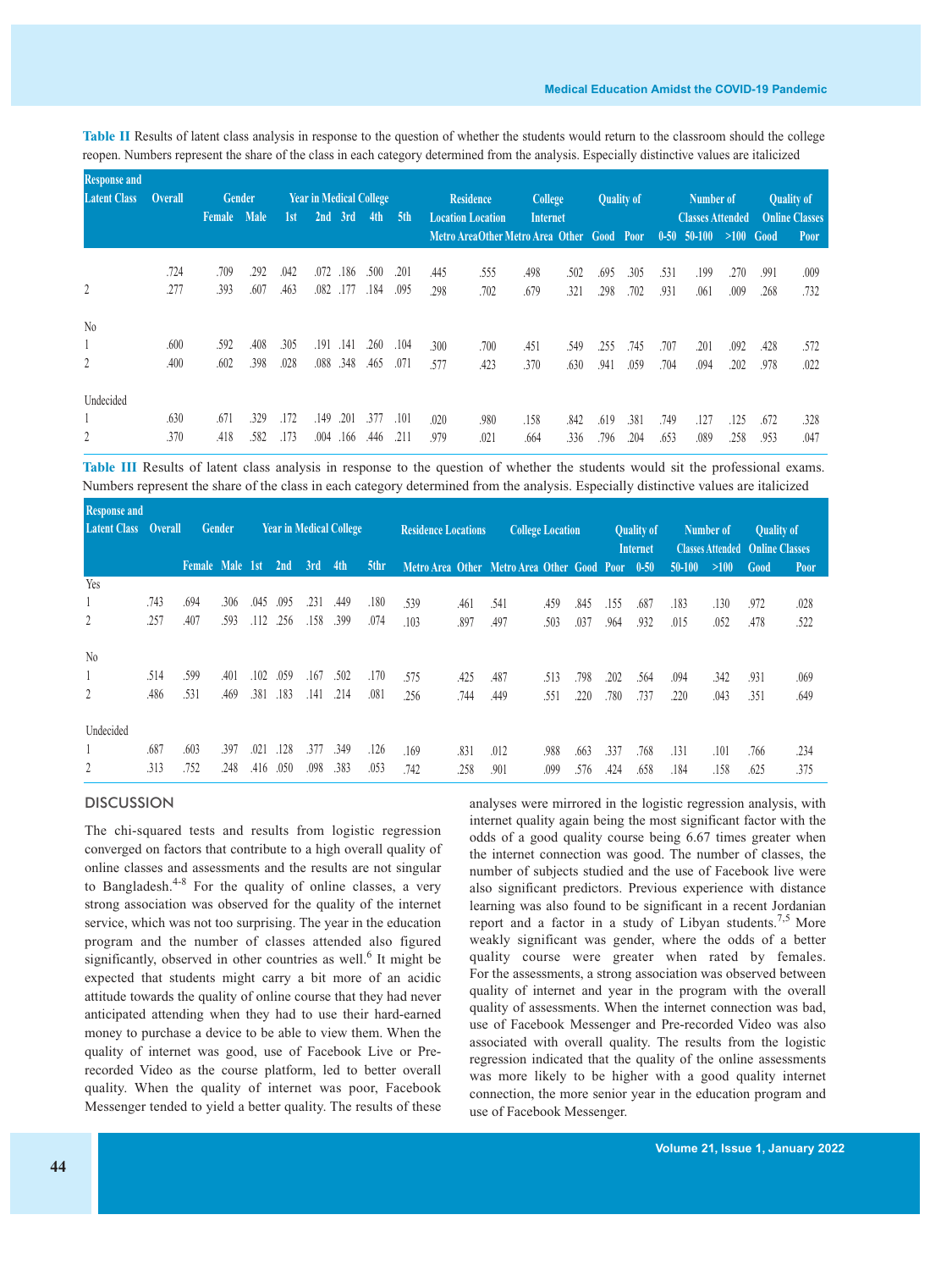Those students responding that they would return to school were predominantly in latent class 1 (74.3%). There was preponderance for this group to be  $4<sup>th</sup>$  year females with good quality internet, the opinion that the online classes were of high quality, although with relatively few classes attended. There was nothing distinctive about their location of residence or college. Thus, this group seemed to have all the necessary requirements to satisfactorily study remotely, yet they indicated they would definitely come back to the classroom if allowed. These are possibly a class of students very close to graduation, highly driven to graduate and wish to leave nothing to chance. Having taken relatively fewer courses online, they may be more confident in their abilities in the classroom, though recent studies have shown that a switch to an online curriculum does not have a negative impact on medical students examination performance.<sup>9,10</sup> Their desire for success seems to trump their own health, but the decision may also be driven to some extent by mental health issues driven by the general stress that accompanies being a medical student and exacerbated by the effects of COVID.<sup>11,12</sup> The second class of students responding that they would return are predominantly first year students, not residing in a metropolitan area but whose college is in a metropolitan area, with poor quality of internet, relatively few classes attended and which they believe to be of poor overall quality. These would be the younger students who are increasingly frustrated by the quality of internet and courses and would be happy to risk commuting to the college from their home or living in crowded dormitories close to the hospital, increasing their chance of infection. Possible pressure from parents on these younger students to succeed may also play a role. Mental health may also play a role in their decision as well but given the other factors perhaps less so than those students in the first latent class.

Students responding that they would not return to the classroom were about evenly divided between two groups. The first group was characterized by those residing in nonmetropolitan areas, with poor internet quality and relatively fewer online classes attended and with mixed feelings about their overall quality. They may be concerned about their health or have close interactions with family or friends that may be vulnerable to the virus. The second group was comprised mainly of third and fourth year students whose college was not in a metropolitan area but who had good quality internet and believe the online courses were of high quality, though relatively few classes had been attended. This group probably believes that the online course experience is working fine for them. With relatively fewer online classes attended, they may have not yet reached any kind of mental health issues or a computer screen exhaustion point with online classes.

The first class of undecided students was largely fourth year female students whose college and residence were in nonmetropolitan areas and whose internet and perception of online course quality may be best summarized as satisfactory. Being in non-metropolitan areas, their risk of infection may be somewhat reduced, which they might be weighing against the online course quality issues. The second group of undecided students was also predominantly fourth year students who reside and attend college in a metropolitan area. They have attended relatively few online classes, but believe they are of high quality and have good internet connections. It would be easy for them to attend class, but they also see that there is no real reason to do so since they seem quite satisfied with the online experience and with few classes attendedand may not be suffering from digital exhaustion. The pros and cons of commuting to class is probably heaviest on their minds.

In response to the question about sitting the professional exams, again two classes were found for each answer. The first group opting to sit the exams comprised mainly of fourth year female students with high quality of internet and perception of online classes. This group displays the same characteristics as those that responded that they would return to school. They are driven, confident and feel well prepared. The second class are also fourth year students, living in a non-metropolitan area with poor quality of internet, relatively few classes attended with mixed reviews about their quality. These are possibly students who are not happy with their current living or social situation, are frustrated with their online experience and want to sit and pass the exams as soon as possible so they may practice independently and begin the next stage of their lives which they feel holds a much greater outlook.

For the negative response, there was an even distribution between the two groups. The first group that responded negatively was similar to the first group of students that responded positively to this question, except there was a slightly more even distribution of gender. Perhaps this represents a second tier of students characterized by all the same attributes but are not as confident in themselves or are apprehensive as to how well the online courses have prepared them for the exams. A recent study of neurological students indicated they were concerned about their performance on board exams to the extent that some were considering delaying by one year.<sup>13</sup> The second group were largely first year students residing in a non-metropolitan area with poor internet and a poor perception of the quality of the online courses. However, their response is negative most likely because, as first year students, they are not yet eligible to sit the professional exams.

The first class of undecided respondents comprises third and fourth year students residing and attending college in nonmetropolitan areas and who are perhaps best described as having average internet connections and believe that the quality of the online courses are just satisfactory. They may be questioning their level of preparedness and maybe feel that their experiences are not as great or varied as a result of not being in a metropolitan area where medical case variety will be greater. The second group is more difficult to interpret as it is split between first and fourth year students, so some are not eligible to sit the exams.Attempting to characterize this group, based on the other factors, is difficult.